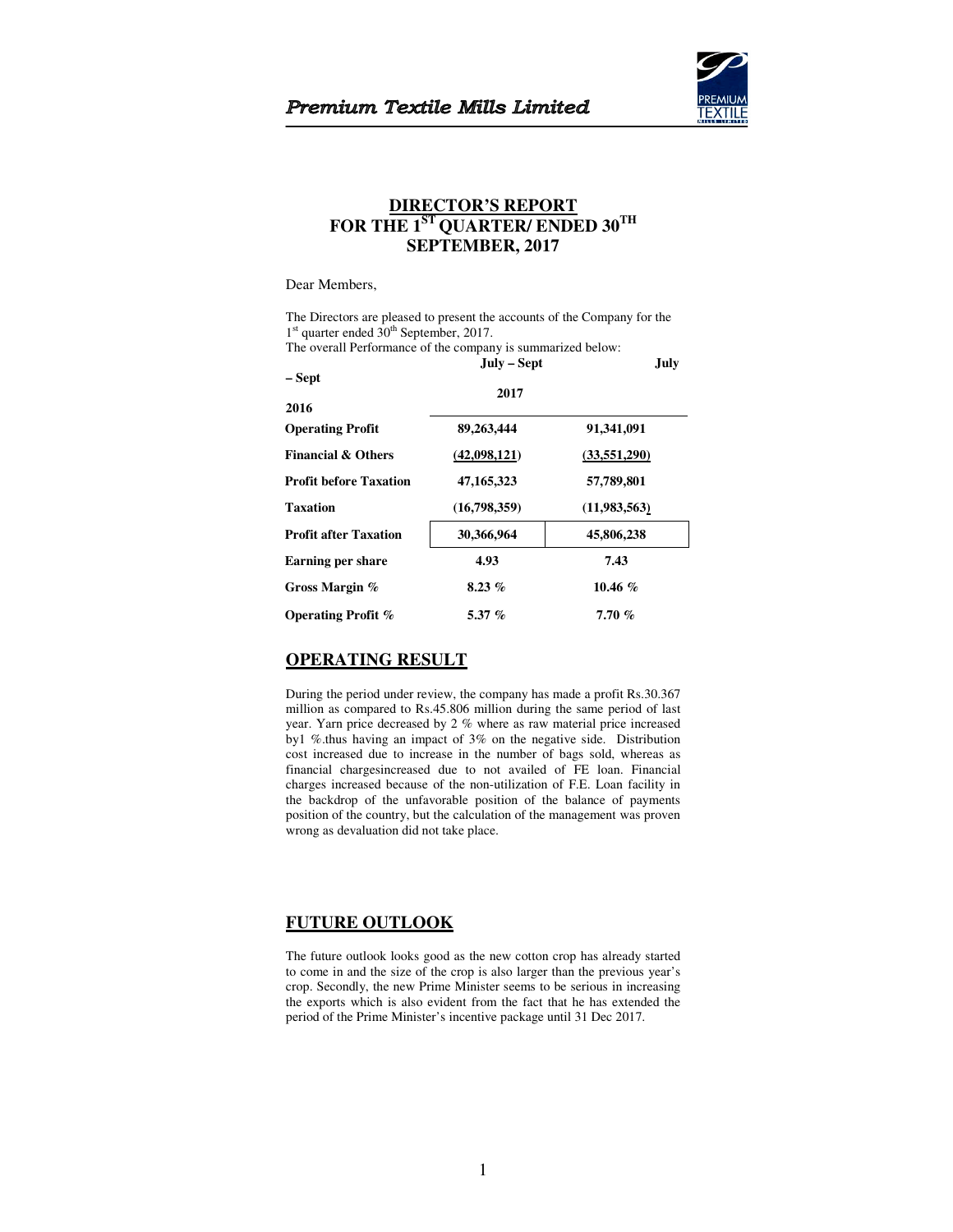

# **ACKNOWLEDGEMENT**

We are grateful to almighty Allah, who helped us to come up-to the expectation of our valued shareholders, who had reposed their confidence in us and are also pleased to record out appreciation for a dedicated hard Working management, staff members & workers without which it could not have been possible for us to deliver these results. Your Board would also like to thanks our valued customers, bankers for their continuedTrust in the company.

Directors

On behalf of Board of

 **Muhammad Yasin Siddik Executive Director** 

**Karachi:30th Oct, 2017.**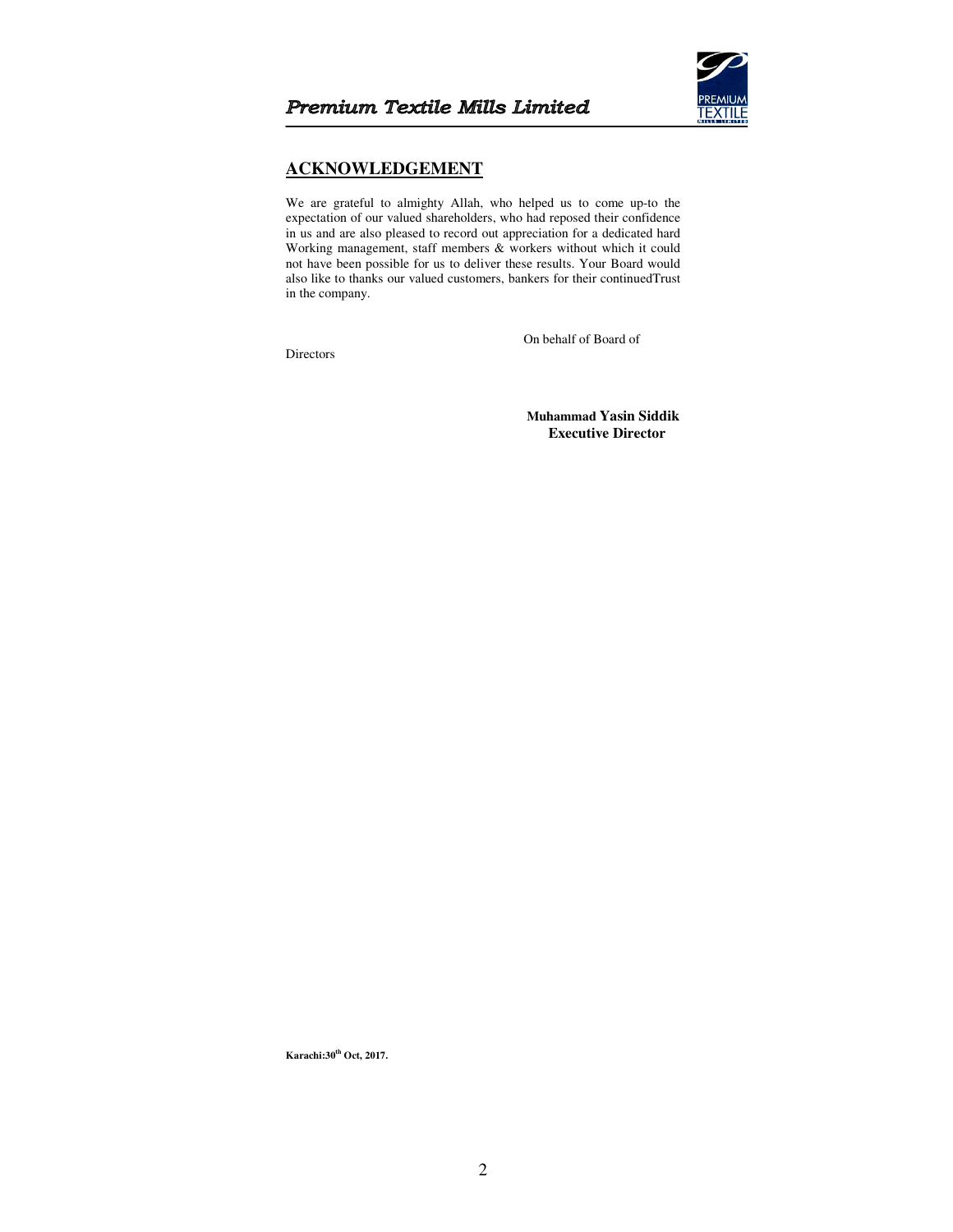# Premium Textile Mills Limited



## **BALANCE SHEET(Un-audited) AS AT SEPTEMBER 30, 2017**

|                                                                                       | 30-Sep-17     | 30-Jun-17     |
|---------------------------------------------------------------------------------------|---------------|---------------|
|                                                                                       | <b>Rupees</b> | Rupees        |
|                                                                                       |               |               |
| <b>Property Plants' and Equipment</b>                                                 | 2,135,296,119 | 2,113,732,135 |
| <b>Long Term Deposits</b>                                                             | 1,504,100     | 1,504,100     |
| <b>CURRENT ASSETS:</b>                                                                |               |               |
| Stores and spares                                                                     | 30,439,135    | 32,979,036    |
| Stock-in-trade                                                                        | 978,851,073   | 1,372,120,482 |
| Trade debts (unsecured considered good)                                               | 1,259,117,967 | 1,154,830,628 |
| Tax refunds due from government                                                       | 83,712,538    | 131,428,862   |
| Advances, Trade deposit, prepayment& other                                            |               |               |
| receivables                                                                           | 48,818,080    | 49,467,579    |
| Cash & bank balances                                                                  | 14,684,323    | 8,959,281     |
|                                                                                       | 2,415,623,116 | 2,749,785,868 |
|                                                                                       | 4,552,423,335 | 4,865,022,103 |
| <b>SHARE CAPITAL</b>                                                                  |               |               |
| Authorised Capital:                                                                   | 70,000,000    | 70,000,000    |
|                                                                                       |               |               |
| 7,000,000 ordinary shares of Rs. 10/-<br><b>Issued Subscribed and Paid-up Capital</b> |               |               |
|                                                                                       |               |               |
| 6,163,000 ordinary shares of Rs. 10/-                                                 | 61,630,000    | 61,630,000    |
| Un-appropriated profit brought forward                                                | 1,515,623,754 | 1,485,033,530 |
|                                                                                       | 1,577,253,754 | 1,546,663,530 |
| Surplus on revaluation of fixed assets                                                | 8,707,122     | 8,930,381     |
| Long Term Loan                                                                        | 839,966,207   | 805,266,207   |
| <b>Deferred Liabilities</b>                                                           |               |               |
| <b>Staff Gratuity</b>                                                                 | 14,518,304    | 23,293,814    |
| Taxation                                                                              | 8,135,055     | 8,135,055     |
|                                                                                       | 22,653,359    | 31,428,869    |
| <b>CURRENT LIABILITIES:</b>                                                           |               |               |
| Trade and other payables                                                              | 634,310,804   | 510,449,697   |
| Short term finance                                                                    | 1,380,700,110 | 1,877,897,222 |
| Markup accrued on loans                                                               | 37,329,186    | 32,883,404    |
| Current portion of Long term loans                                                    | 51,502,793    | 51,502,793    |
|                                                                                       | 2,103,842,893 | 2,472,733,116 |
| <b>Contigencies &amp; commitments</b>                                                 |               |               |
|                                                                                       |               |               |
|                                                                                       | 4,552,423,335 | 4,865,022,103 |

The annexed notes form an integral part of these financial statements.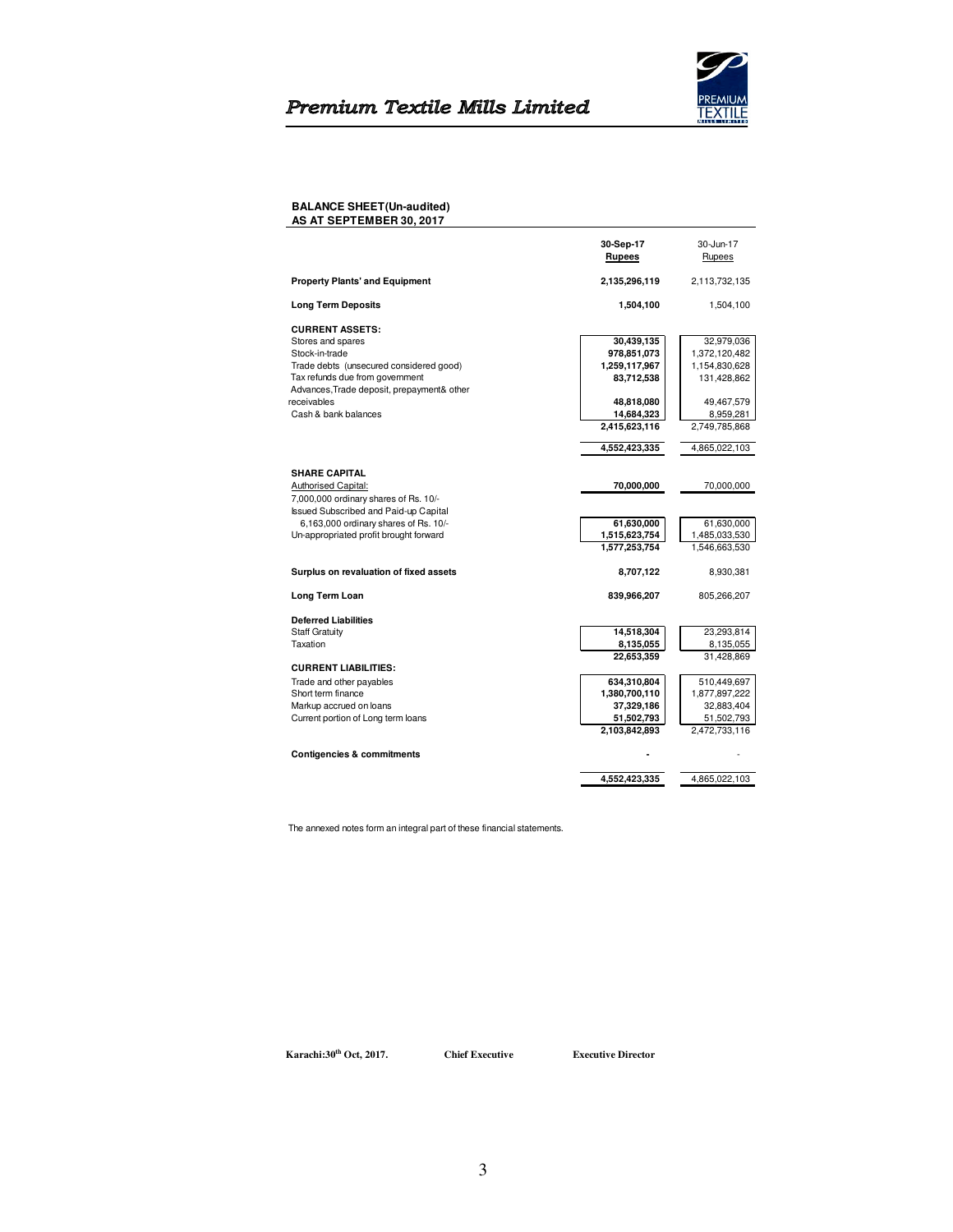

## **PROFIT AND LOSS ACCOUNT(Un-audited) FOR THE FIRST QUARTER ENDED SEP 30, 2017**

|                                    | <b>1ST QUARTER</b>        | <b>1ST QUARTER</b>      |
|------------------------------------|---------------------------|-------------------------|
|                                    | <b>JUL-SEP</b>            | <b>JUL-SEP</b>          |
|                                    | 2017                      | 2016                    |
|                                    | <b>Rupees</b>             | Rupees                  |
| Sales                              | 1,662,853,298             | 1,186,657,499           |
| Cost of Sales                      | (1,525,944,393)           | (1,062,485,195)         |
| <b>Gross Profit</b>                | 136,908,905               | 124,172,304             |
| <b>Operating Expenses</b>          |                           |                         |
| <b>Adminitration &amp; General</b> | (24, 650, 398)            | (18, 865, 044)          |
| <b>Distribution Costs</b>          | (22, 995, 063)            | (13,966,169)            |
|                                    | (47, 645, 461)            | (32.831.213)            |
|                                    |                           |                         |
| <b>Operating Profit</b>            | 89,263,444                | 91.341.091              |
|                                    |                           |                         |
| Financial Charges & Others         | (44, 315, 177)            | (33,681,318)            |
| Other Income / (Loss)              | 2,217,056<br>(42,098,121) | 130,028<br>(33,551,290) |
|                                    |                           |                         |
| Profit/(Loss) before taxation      | 47,165,323                | 57.789.801              |
| <b>Taxation</b>                    |                           |                         |
| Current                            | (16,798,359)              | (11,983,563)            |
|                                    | (16,798,359)              | (11,983,563)            |
| Profit/(Loss) after taxation       | 30,366,964                | 45,806,238              |
|                                    |                           |                         |
| Earning per share of Rs.10 each    | 4.93                      | 7.43                    |

Appropriation have been reflected in the statement of changes in equity.

The annexed notes form an integral part of these financial statements.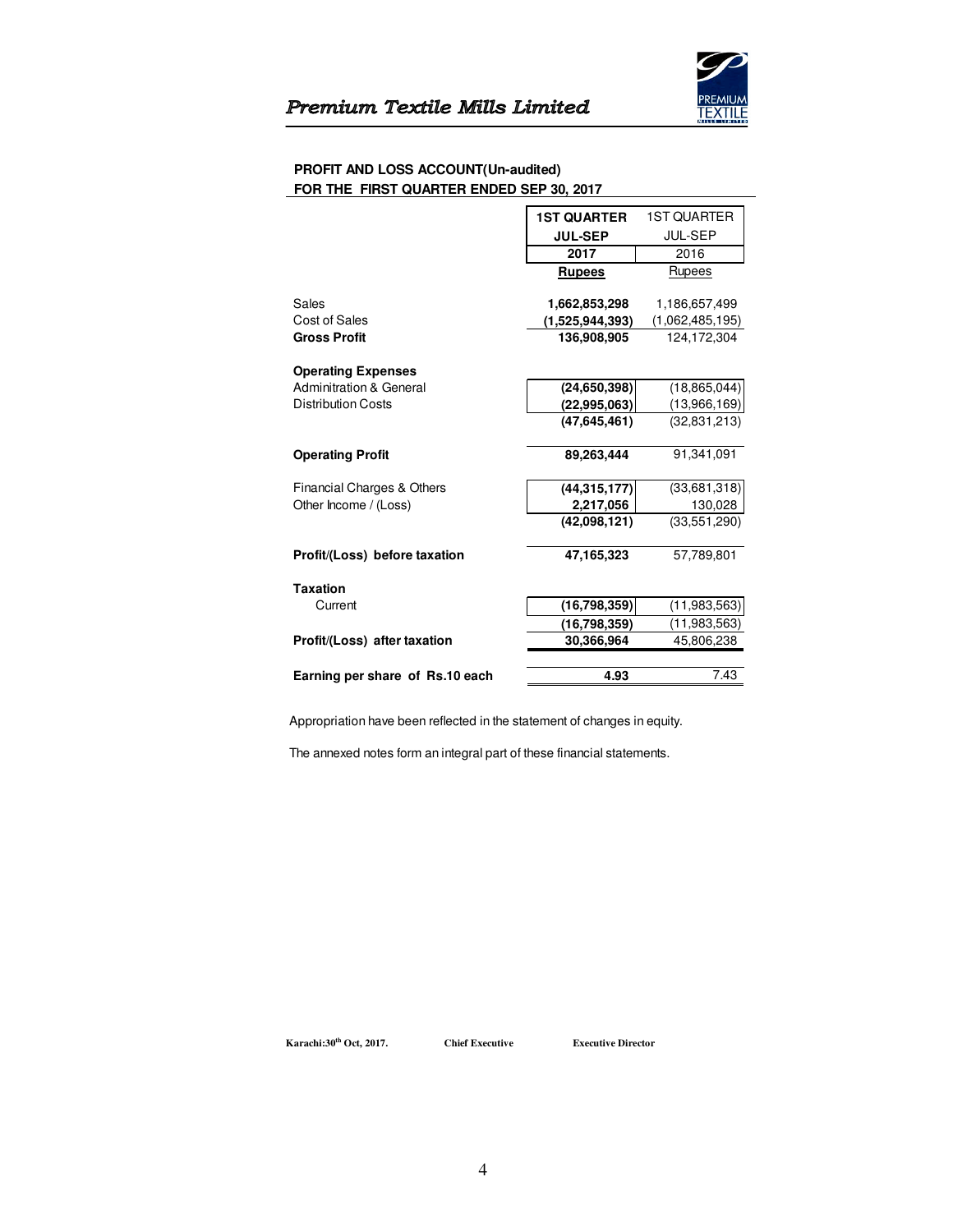

#### **CASH FLOW STATEMENT (Un-audited) FOR THE FIRST QUARTER ENDED SEP 30, 2017**

|                                                 | <b>JUL-SEP</b>  | JUL-SEP            |
|-------------------------------------------------|-----------------|--------------------|
|                                                 | 2017            | 2016               |
|                                                 | Rupees          | Rupees             |
| <b>CASH FLOW FROM OPERATING ACTIVITIES</b>      |                 |                    |
| Profit / (Loss) before taxation                 | 47,165,323      | 57,789,801         |
| Adjustments for non cash items:                 |                 |                    |
| Depreciation                                    | 55,004,444      | 55,350,548         |
| Financial charges                               | 44,315,177      | 33,681,318         |
| Gratuity provision                              | 7,538,675       | 7,182,722          |
| (Gain) / Loss on Disposal of Fixed Assets       | 335,450         | (73, 274)          |
| Exchange Loss / (Gain) on export debtors        | (787, 056)      | (56, 754)          |
|                                                 | 106,406,690     | 96,084,560         |
| Operating profit before working capital changes | 153,572,013     | 153,874,361        |
| <b>Changes in Working Capital:</b>              |                 |                    |
| (Increase) / Decrease in current assets         |                 |                    |
| Stores and spares                               | 2,539,901       | (5,279,614)        |
| Stock in trade                                  | 393,269,409     | 161,331,644        |
| Trade debts                                     | (103, 500, 283) | (142, 419, 831)    |
| Advances, Trade deposit, prepayment& other      |                 |                    |
| receivables                                     | 649,499         | 4,992,547          |
| Increase / (Decrease) in current liabilities:   |                 |                    |
| Trade and other payables                        | 123,912,257     | 157,366,895        |
| <b>Changes in Working Capital:</b>              | 416,870,783     | 175,991,641        |
| Cash generated from operations                  | 570,442,796     | 329,866,002        |
| Taxes (paid)/refund                             | 29,203,989      | (13, 294, 416)     |
| Staff gratuity(paid)                            | (16, 314, 185)  | (13,548,856)       |
| Financial charges (paid)                        | (39, 869, 395)  | (25,052,981)       |
|                                                 | (26, 979, 591)  | (51,896,253)       |
| Net cash from operating activities              | 543,463,205     | 277,969,749        |
| <b>CASH FLOW FROM INVESTING ACTIVITIES</b>      |                 |                    |
| Proceed from sale of fixed assets               | 1,430,000       | 518,000            |
| Fixed capital expenditure                       | (76, 671, 051)  | (73, 559, 952)     |
| Net cash (outflow) from investing activities    | (75, 241, 051)  | (73.041.952)       |
| <b>CASH FLOW FROM FINANCING ACTIVITIES</b>      |                 |                    |
| Loan obtained                                   | 74,700,000      | 6,193,000          |
| Loan paid                                       | (40,000,000)    | (35,000,000)       |
| Net cash from/(used in) financing activities    | 34,700,000      | (28, 807, 000)     |
| Increase/(Decrease) in cash                     | 502,922,154     | 176,120,797        |
| Cash and cash equivalent as at July 1,          | (1,868,937,941) | (1, 107, 358, 174) |
| Cash and cash equivalent as at Sep 30,          | (1,366,015,787) | (931, 237, 377)    |
|                                                 |                 |                    |
| <b>CASH &amp; CASH EQUIVALENT</b>               |                 |                    |
| Cash & bank balance                             | 14,684,323      | 14,713,077         |
| Short term runnging finance                     | (1,380,700,110) | (945, 950, 454)    |
|                                                 | (1,366,015,787) | (931, 237, 377)    |

The annexed notes form an integral part of these financial statements.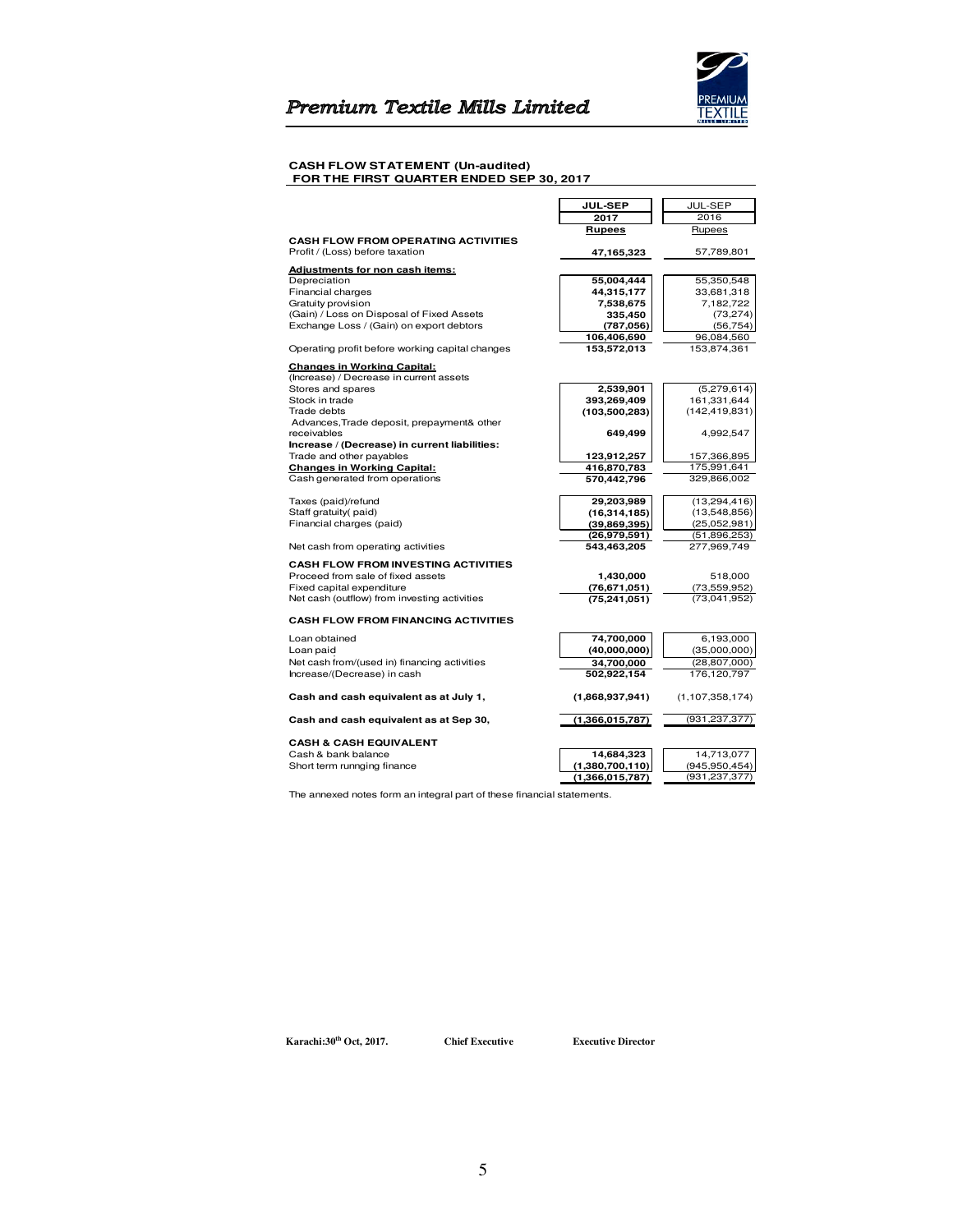

#### **STATEMENT OF CHANGES IN EQUITY (Un-audited) FOR THE FIRST QUARTER ENDED SEPTEMBER 30, 2017**

| <b>Particulars</b>                                                         | Paid-up<br>Capital | Unappropriated<br>Profit | Total         |
|----------------------------------------------------------------------------|--------------------|--------------------------|---------------|
| Balance as at July 2016                                                    | 61,630,000         | 1,384,023,099            | 1,445,653,099 |
| Profit / (Loss) for the period (Jul'16 to Sep'16)                          |                    | 45.806.238               | 45.806.238    |
| Transfer from surplus on revaluation of assets to<br>unappropriated profit |                    | 248.066                  | 248.066       |
| Balance as at 30th Sept 2016-un-audited                                    | 61,630,000         | 1,430,077,403            | 1,491,707,403 |
| Profit / (Loss) for the period (Oct'16 to Jun'17)                          |                    | 129.790.449              | 129.790.449   |
| Transfer from surplus on revaluation of assets to<br>unappropriated profit |                    | 744.199                  | 744.199       |
| Add:Actuarial gain on defined benefits                                     |                    | (13,948,521)             | (13,948,521)  |
| Final Dividend @ 100% for Jun 30, 2016                                     |                    | (61,630,000)             | (61,630,000)  |
| Balance as at 30th June 2017-Audited                                       | 61,630,000         | 1,485,033,530            | 1,546,663,530 |
| Profit / (Loss) for the period (Jul'17 to Sep'17)                          |                    | 30.366.964               | 30.366.964    |
| Transfer from surplus on revaluation of assets to<br>unappropriated profit |                    | 223.260                  | 223,260       |
| Balance as at 30th Sept 2017 un audited                                    | 61,630,000         | 1,515,623,754            | 1,577,253,754 |

The annexed notes form an integral part of these financial statements.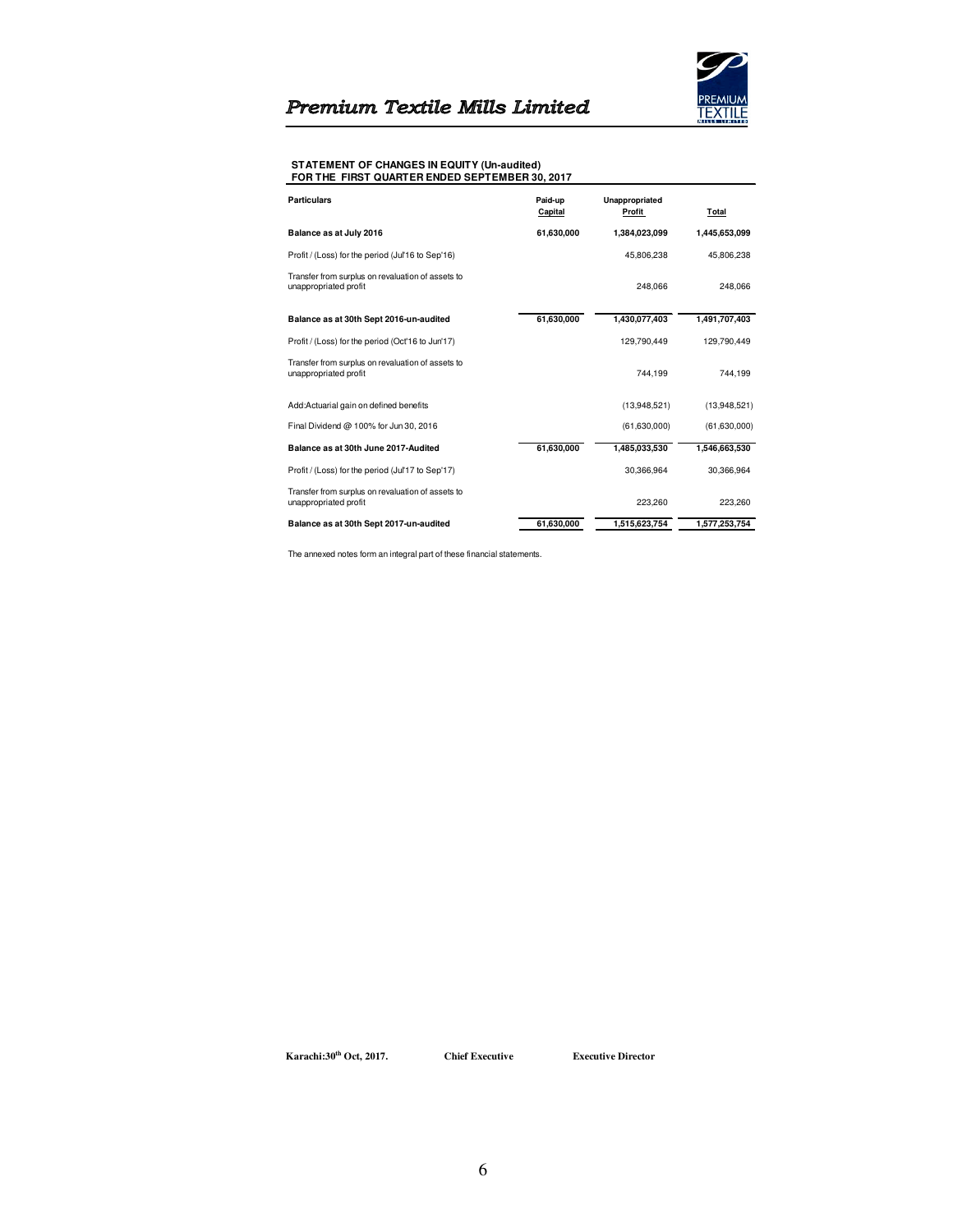

## **EARNING PER SHARE (Un-audited) FOR THE FIRST QUARTER ENDED SEP 30, 2017**

|                                     | <b>FIRST QUARTER ENDED</b> |                |
|-------------------------------------|----------------------------|----------------|
|                                     | <b>JUL-SEP</b>             | <b>JUL-SEP</b> |
|                                     | 2017                       | 2016           |
|                                     | <b>Rupees</b>              | Rupees         |
| Net profit after tax for the period | 30,366,964                 | 45,806,238     |
| Number of Ordinary shares           | 6,163,000                  | 6,163,000      |
| Earning per share                   | 4.93<br>Rs.                | Rs.<br>7.43    |

## **SELECTED EXPLANATORY NOTES TO THE ACCOUNTS FOR THE FIRST QUARTER ENDED SEPTEMBER 30, 2017**

## **1) THE COMPANY & ITS OPERATION**

The company is limited by shares incorporated in Pakistan on March 03, 1987 and quoted on Karachi Stock Exchange. The principal activity of the Company is the manufacture and sale of Cotton and Polyester Yarn.

## **2) BASIS OF PREPARATION**

These accounts have been prepared in accordance with requirements of International Accounting Standard 34-Interim Financial Reporting.

**3)** These accounts are unaudited and are being submitted to shareholders in accordance with the requirements of Section 245 of the Companies Ordinance, 1984.

## **4) ACCOUNTING POLICIES**

The accounting policies adopted and method of computation followed for the

preparation of these financial statements are the same as those applied in

preparing the preceding published annual financial statements of the Company.